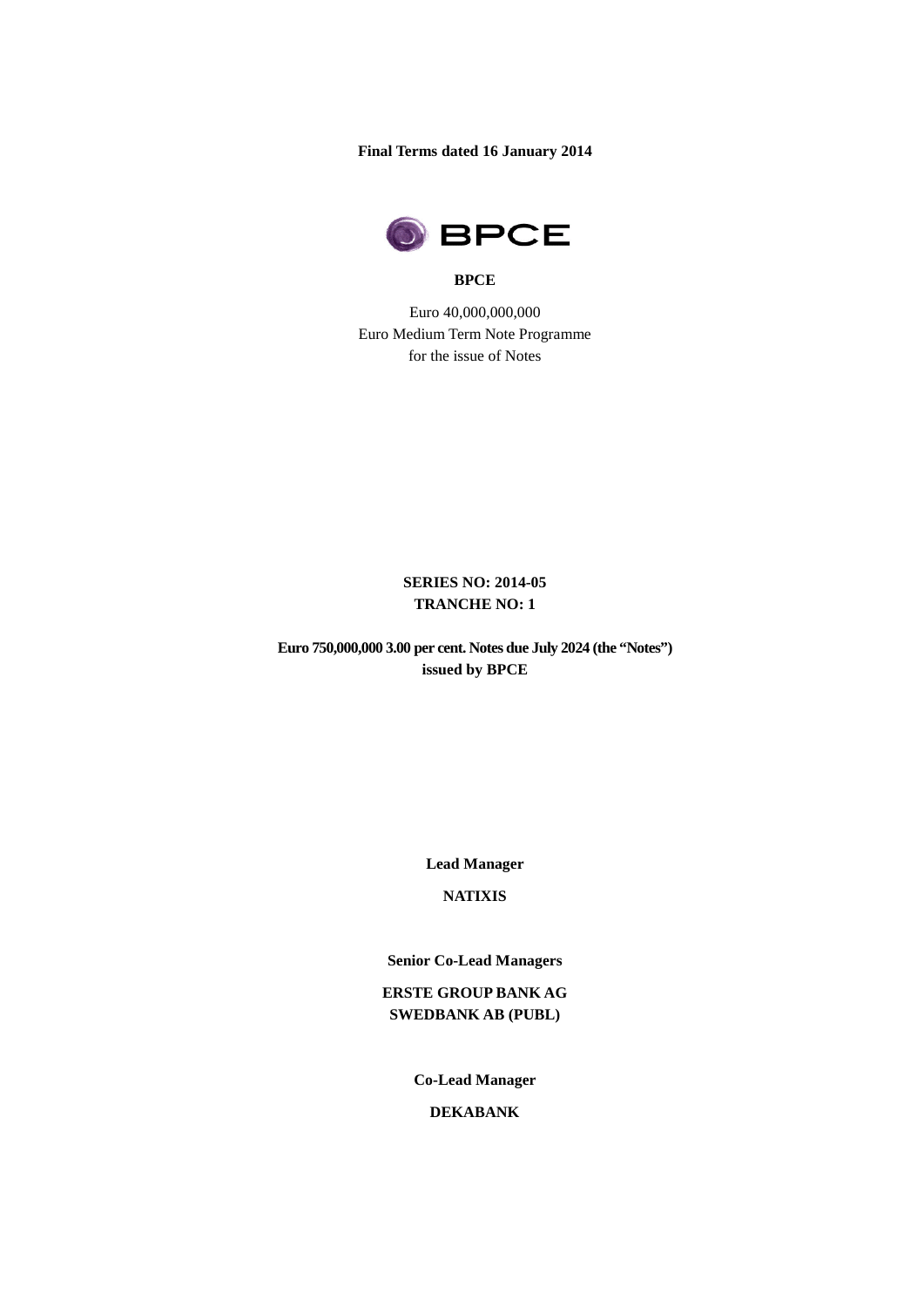#### **PART A – CONTRACTUAL TERMS**

Terms used herein shall be deemed to be defined as such for the purposes of the Conditions (the "**Conditions**") set forth in the Base Prospectus dated 22 November 2013 which received visa n°13-629 from the *Autorité des marchés financiers* (the "**AMF**") on 22 November 2013 and the Base Prospectus Supplement dated 14 January 2014 which received visa n°14-010 from the AMF on 14 January 2014which together constitute a base prospectus for the purposes of the Prospectus Directive (Directive 2003/71/EC) (the "**Prospectus Directive**") as amended (which includes the amendments made by Directive 2010/73/EU to the extent that such amendments have been implemented in a Member State of the European Economic Area).

This document constitutes the Final Terms of the Notes described herein for the purposes of Article 5.4 of the Prospectus Directive and must be read in conjunction with such Base Prospectus as so supplemented. Full information on the Issuer and the offer of the Notes is only available on the basis of the combination of these Final Terms and the Base Prospectus as so supplemented. The Base Prospectus and the Base Prospectus Supplement are available for viewing at the office of the Fiscal Agent or each of the Paying Agents and on the website of the AMF (www.amf-france.org) and copies may be obtained from BPCE, 50 avenue Pierre Mendès-France, 75013 Paris, France.

| 1. | Issuer:                           |                                             | <b>BPCE</b>                                                                                                                                                  |  |
|----|-----------------------------------|---------------------------------------------|--------------------------------------------------------------------------------------------------------------------------------------------------------------|--|
| 2. | (i)                               | Series Number:                              | 2014-05                                                                                                                                                      |  |
|    | (ii)                              | Tranche Number:                             | 1                                                                                                                                                            |  |
|    | (iii)                             | Date on which the Notes become<br>fungible: | Not Applicable                                                                                                                                               |  |
| 3. | Specified Currency or Currencies: |                                             | Euro                                                                                                                                                         |  |
| 4. | <b>Aggregate Nominal Amount:</b>  |                                             |                                                                                                                                                              |  |
|    | (i)                               | Series:                                     | Euro 750,000,000                                                                                                                                             |  |
|    | (ii)                              | Tranche:                                    | Euro 750,000,000                                                                                                                                             |  |
| 5. | <b>Issue Price:</b>               |                                             | 99.435 per cent. of the Aggregate Nominal Amount                                                                                                             |  |
| 6. |                                   | Specified Denomination(s):                  | Euro 100,000                                                                                                                                                 |  |
| 7. | (i)                               | <b>Issue Date:</b>                          | 20 January 2014                                                                                                                                              |  |
|    | (ii)                              | <b>Interest Commencement Date:</b>          | 20 January 2014                                                                                                                                              |  |
| 8. | <b>Interest Basis:</b>            |                                             | 3.00 per cent. Fixed Rate<br>(further particulars specified below)                                                                                           |  |
| 9. | <b>Maturity Date:</b>             |                                             | 19 July 2024                                                                                                                                                 |  |
|    | 10. Redemption Basis:             |                                             | Subject to any purchase and cancellation or early<br>redemption, the Notes will be redeemed on the Maturity<br>Date at 100 per cent. of their nominal amount |  |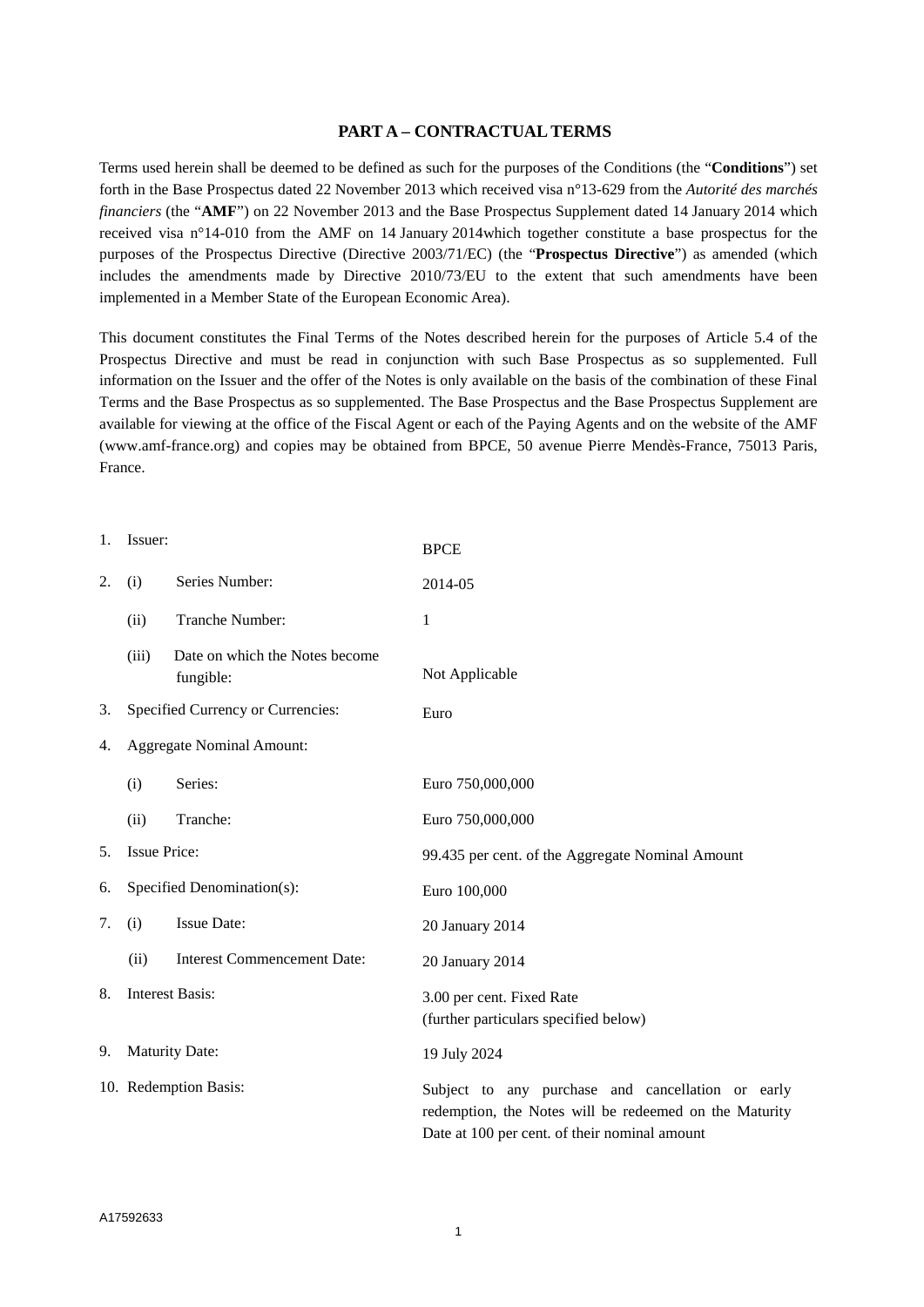|         |                       | 11. Change of Interest Basis:                                            | Not Applicable                                                                                                                                              |
|---------|-----------------------|--------------------------------------------------------------------------|-------------------------------------------------------------------------------------------------------------------------------------------------------------|
|         | 12. Put/Call Options: |                                                                          | Not Applicable                                                                                                                                              |
| 13. (i) |                       | Status of the Notes:                                                     | <b>Unsubordinated Notes</b>                                                                                                                                 |
|         | (11)                  | Dates of the corporate authorisations<br>for issuance of Notes obtained: | Decision of the <i>Directoire</i> of the Issuer dated 3 June 2013<br>and decision of Jean-Philippe Berthaut, Head of Group<br>Funding, dated 9 January 2014 |

# **PROVISIONS RELATING TO INTEREST (IF ANY) PAYABLE**

|                                   | 14. Fixed Rate Note Provisions                                                  | Applicable                                                                                                                                                                                                                   |  |
|-----------------------------------|---------------------------------------------------------------------------------|------------------------------------------------------------------------------------------------------------------------------------------------------------------------------------------------------------------------------|--|
|                                   | (i) Rate of Interest:                                                           | 3.00 per cent. per annum payable in arrear on each Interest<br><b>Payment Date</b>                                                                                                                                           |  |
|                                   | (ii) Interest Payment Date(s):                                                  | 19 July in each year commencing on 19 July 2014. There<br>will be a short first coupon in respect of the first Interest<br>Period, from, and including, the Interest Commencement<br>Date up to, but excluding, 19 July 2014 |  |
|                                   | (iii) Fixed Coupon Amount:                                                      | Rate of Interest x Specified Denomination x Day Count<br>Fraction per Specified Denomination to the provisions of<br>paragraph « Broken Amount(s) » below                                                                    |  |
|                                   | (iv) Broken Amount(s):                                                          | Euro 1,479.45 per Euro 100,000 in nominal amount to be<br>paid on the first Interest Payment Date                                                                                                                            |  |
|                                   | (v) Day Count Fraction:                                                         | Actual/Actual (ICMA)                                                                                                                                                                                                         |  |
|                                   | (vi) Determination Dates:                                                       | 19 July in each year                                                                                                                                                                                                         |  |
|                                   | 15. Floating Rate Note Provisions                                               | Not Applicable                                                                                                                                                                                                               |  |
|                                   | 16. Zero Coupon Note Provisions                                                 | Not Applicable                                                                                                                                                                                                               |  |
|                                   | 17. Inflation Linked Interest Note Provisions                                   | Not Applicable                                                                                                                                                                                                               |  |
| PROVISIONS RELATING TO REDEMPTION |                                                                                 |                                                                                                                                                                                                                              |  |
|                                   | 18. Call Option                                                                 | Not Applicable                                                                                                                                                                                                               |  |
|                                   | 19. Put Option                                                                  | Not Applicable                                                                                                                                                                                                               |  |
|                                   | 20. Final Redemption Amount of each Note:                                       | Euro 100,000 per Note of Euro 100,000 Specified<br>Denomination                                                                                                                                                              |  |
|                                   | Inflation Linked Notes - Provisions relating<br>to the Final Redemption Amount: | Not Applicable                                                                                                                                                                                                               |  |
|                                   | 21. Early Redemption Amount                                                     |                                                                                                                                                                                                                              |  |
|                                   | Early Redemption Amount(s) of each<br>(i)<br>Note payable on redemption for     |                                                                                                                                                                                                                              |  |

taxation reasons (Condition 6(g)), for illegality (Condition 6(j)) or on event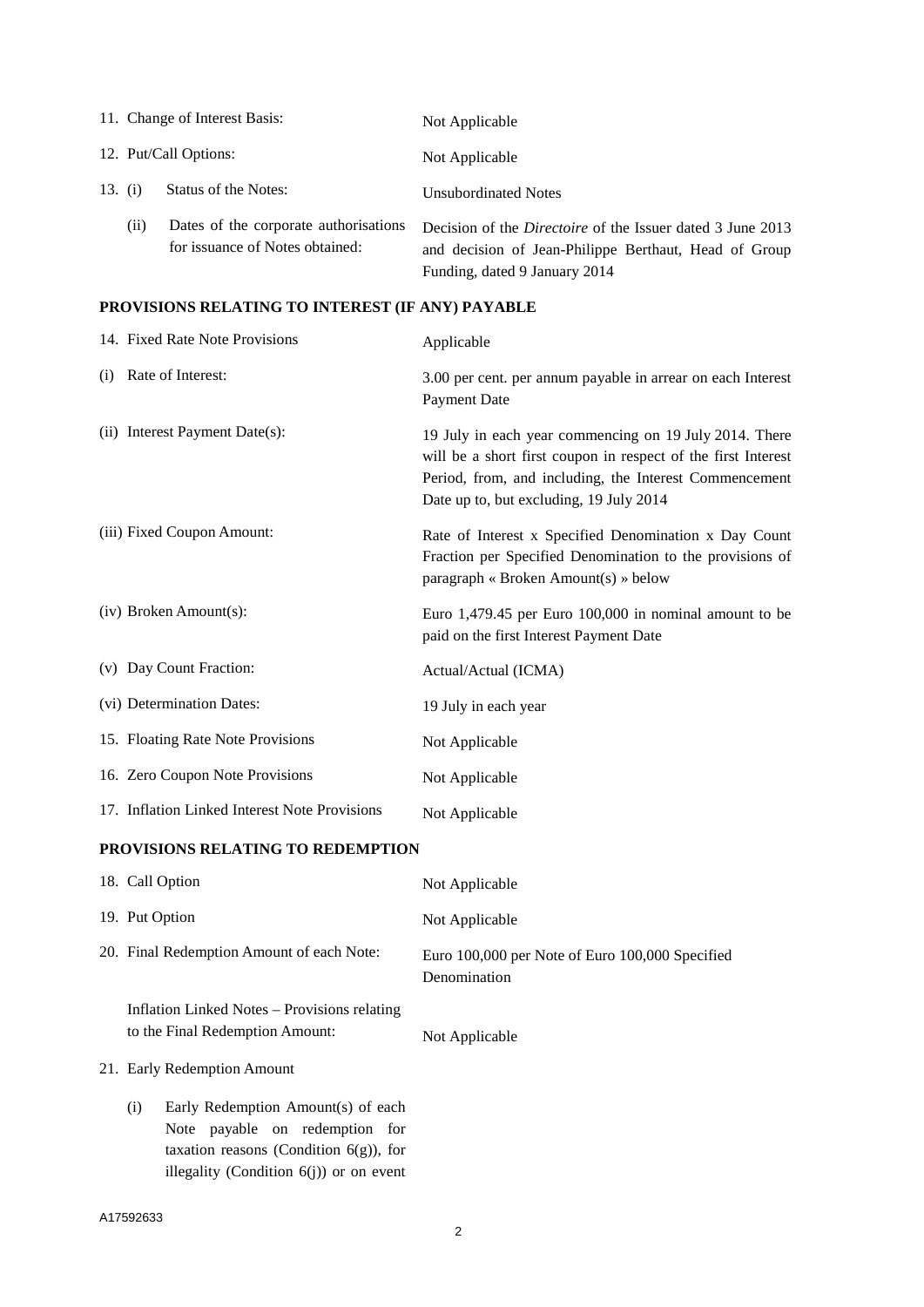|       | of default (Condition 9):                                                                                          | Euro 100,000 per Note of Euro 100,000 Specified<br>Denomination |
|-------|--------------------------------------------------------------------------------------------------------------------|-----------------------------------------------------------------|
| (i)   | Redemption for taxation<br>reasons<br>permitted on days others than Interest<br>Payment Dates (Condition $6(g)$ ): | Yes                                                             |
| (iii) | Unmatured Coupons to become void<br>upon early redemption (Materialised<br>Bearer Notes only) (Condition 7(f)):    | Not Applicable                                                  |

# **GENERAL PROVISIONS APPLICABLE TO THE NOTES**

|                                                                                                                             | 22. Form of Notes:                                                                    | <b>Dematerialised Notes</b>                                                                                                                 |  |
|-----------------------------------------------------------------------------------------------------------------------------|---------------------------------------------------------------------------------------|---------------------------------------------------------------------------------------------------------------------------------------------|--|
| (i)                                                                                                                         | Form of Dematerialised Notes:                                                         | Bearer form (au porteur)                                                                                                                    |  |
| (ii)                                                                                                                        | <b>Registration Agent:</b>                                                            | Not Applicable                                                                                                                              |  |
| (iii)                                                                                                                       | Temporary Global Certificate:                                                         | Not Applicable                                                                                                                              |  |
| (iv)                                                                                                                        | Applicable TEFRA exemption:                                                           | Not Applicable                                                                                                                              |  |
|                                                                                                                             | 23. Financial Centre(s):<br>Not Applicable                                            |                                                                                                                                             |  |
| 24. Talons for future Coupons or Receipts to be<br>attached to Definitive Notes (and dates on<br>which such Talons mature): |                                                                                       | Not Applicable                                                                                                                              |  |
| 25. Details relating to Instalment Notes: amount<br>of each instalment, date on which each<br>payment is to be made:        |                                                                                       | Not Applicable                                                                                                                              |  |
|                                                                                                                             | 26. Redenomination provisions:                                                        | Not Applicable                                                                                                                              |  |
|                                                                                                                             | 27. Purchase in accordance with Article L.213-1<br>A and D.213-1 A of the French Code |                                                                                                                                             |  |
|                                                                                                                             | monétaire et financier:                                                               | Applicable                                                                                                                                  |  |
|                                                                                                                             | 28. Consolidation provisions:                                                         | Not Applicable                                                                                                                              |  |
| 29. Masse:                                                                                                                  |                                                                                       | Contractual Masse shall apply                                                                                                               |  |
|                                                                                                                             |                                                                                       | Name and address of the Representative:<br>Mr. Sylvain THOMAZO<br>20, rue Victor Bart<br>78000 Versailles<br>France                         |  |
|                                                                                                                             |                                                                                       | Name and address of the alternate Representative:<br>Mrs. Sandrine D'HAUSSY<br>69, avenue Gambetta<br>94100 Saint Maur des Fosses<br>France |  |
|                                                                                                                             |                                                                                       | The Representative will receive a remuneration of                                                                                           |  |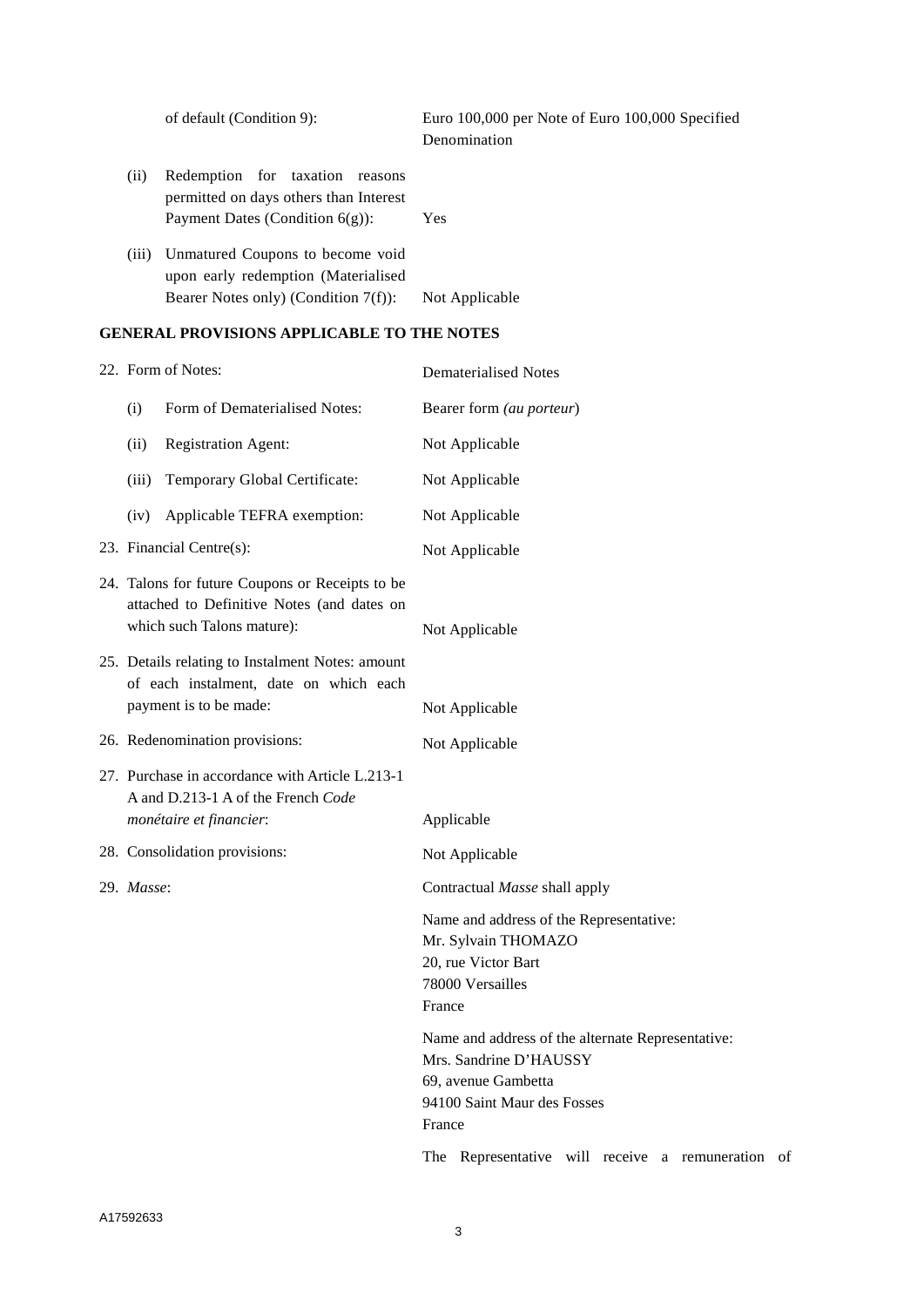Euro 2,000 (excluding VAT) per year.

#### **GENERAL**

30. The aggregate principal amount of Notes issued has been translated into Euro at the rate of  $[\cdot]$  producing a sum of: Not Applicable

## **RESPONSIBILITY**

The Issuer accepts responsibility for the information contained in these Final Terms.

Signed on behalf of BPCE

Duly represented by: Jean-Philippe Berthaut, Head of Group Funding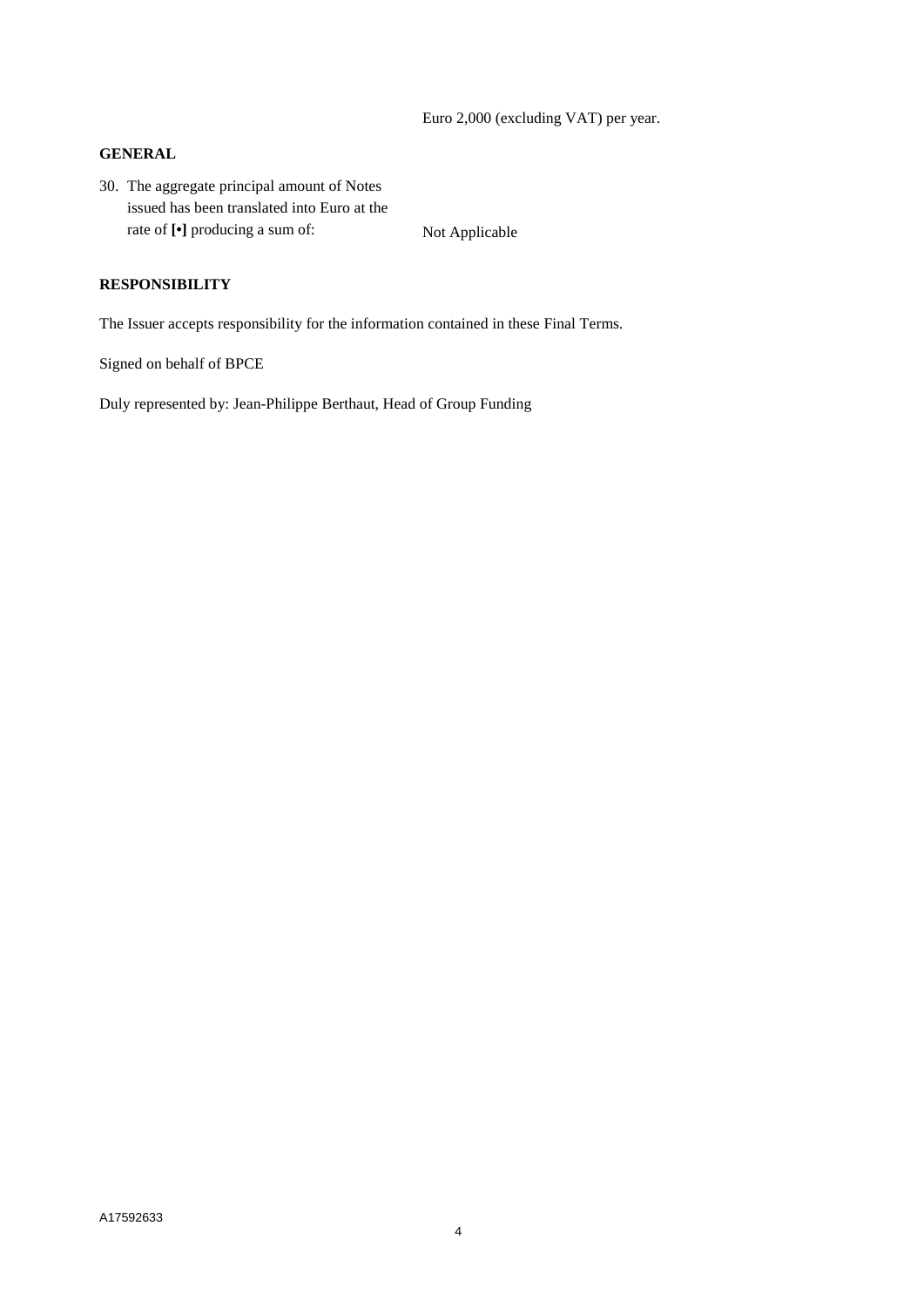## **PART B – OTHER INFORMATION**

## **1. LISTING AND ADMISSION TO TRADING**

| (i) Listing and Admission to    | Application has been made by the Issuer (or on its behalf) for   |
|---------------------------------|------------------------------------------------------------------|
| trading:                        | the Notes to be listed and admitted to trading on Euronext Paris |
|                                 | with effect from 20 January 2014.                                |
| (ii) Estimate of total expenses |                                                                  |

#### **2. RATINGS**

Ratings: The Notes to be issued are expected to be rated:

S&P: A

Moody's: A2

Fitch: A

Each of S&P, Moody's and Fitch is established in the European Union and registered under Regulation (EC) No 1060/2009, as amended.

## **3. NOTIFICATION**

Not Applicable

## **4. INTERESTS OF NATURAL AND LEGAL PERSONS INVOLVED IN THE ISSUE**

Save as discussed in "Subscription and Sale", so far as the Issuer is aware, no person involved in the offer of the Notes has an interest material to the offer.

#### **5. REASONS FOR THE OFFER, ESTIMATED NET PROCEEDS AND TOTAL EXPENSES**

| (i) Reasons for the offer:      | See "Use of Proceeds" wording in Base Prospectus |
|---------------------------------|--------------------------------------------------|
| (ii) Estimated net proceeds:    | Euro 742.912.500                                 |
| (iii) Estimated total expenses: | Euro 12,000                                      |

#### **6. YIELD**

Indication of yield: 3.065 per cent. *per annum* The yield is calculated at the Issue Date on the basis of the Issue Price. It is not an indication of future yield.